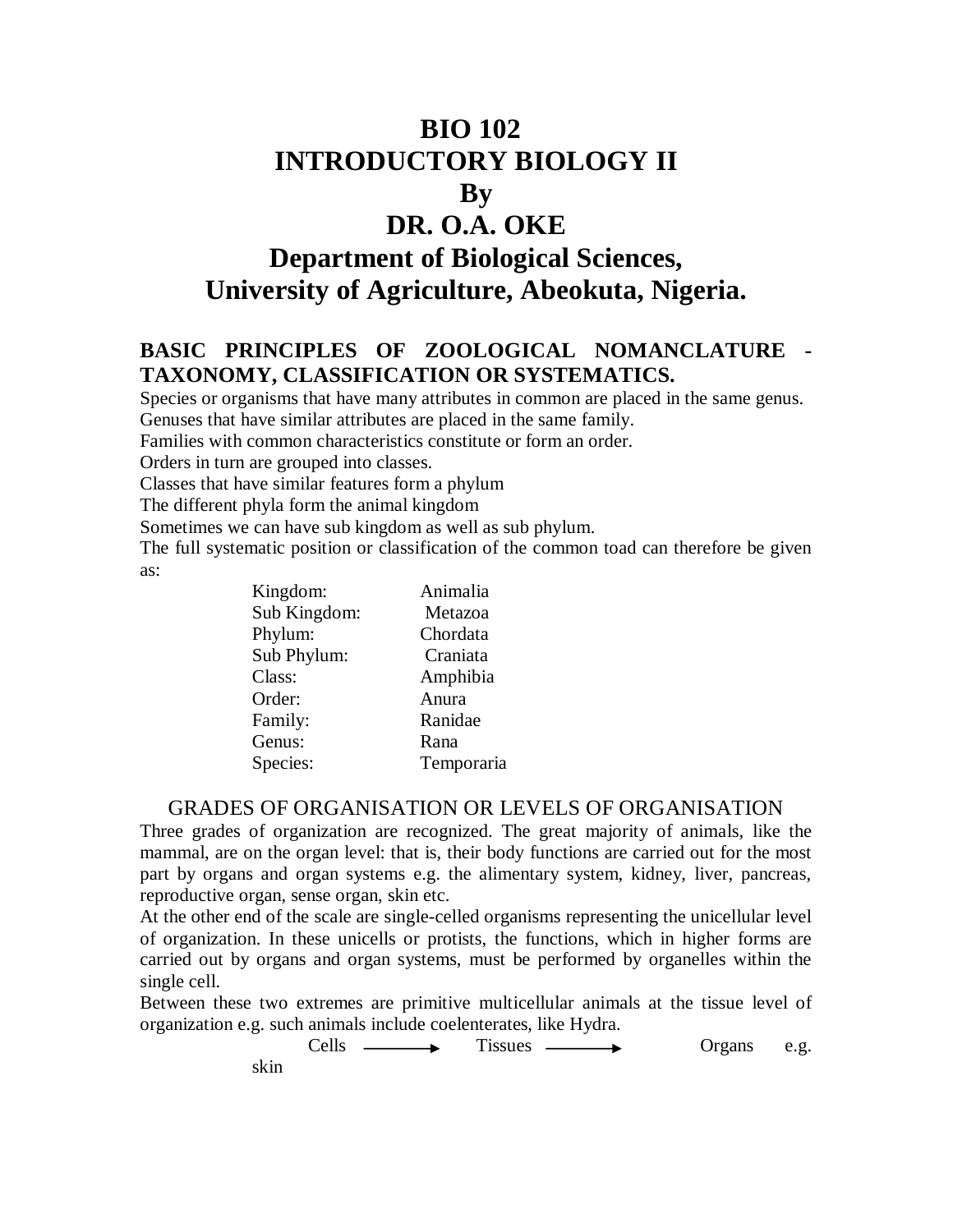# A BRIEF INTRODUCTION OF THE VARIOUS ANIMAL PHYLA

Kingdom: Animalia Sub-Kingdom: Protozoa Phylum: Protozoa e.g. Amoeba, Euglena, Paramecium, Trypanosome Sub-Phylum: Metazoa

Phylum: Coelenterata e.g. Hydra, Obelia Phylum: Platyhelminthes e.g tapeworm Phylum: Nematoda(round worm) e.g. Ascaris Phylum: Annelida(ringworm) e.g. Nereis, earthworm, leeches Phylum: Mollusca e.g Snail, Octopus Phylum: Arthropoda e.g. mosquito, cockroach Phylum: Echinodermata e.g. starfish, sea cucumber Phylum: Chordata e.g. fish, frog, man.

# **ANIMAL DIVERSITY**

## INVERTEBRATES: THE ANIMAL KINGDOM

They have exoskeleton and the skeleton could be made up of any structure even combination of particles.

They are divided into Phyla.

#### **THE PHYLUM PROTOZOA**

FEATURES-- they are unicellular

They are very small and cannot be seen with the naked eyes.

They are microscopic. They have organelles which are not divided into tissues-hence they are called organelles (organs in animals). They have respiratory organelles

REPRODUCTION: - Asexual and sexual method. Asexual is by binary and cyst format. Sexual method is by the fusion of gametes.

LOCOMOTION: - they move by either pseudopodia, cilia or flagella.

They have one or more nuclei.

Nucleus is for the general well being of the animal not for a particular sect.

NUTRITION: - Holophytic, holozoic, parasitic or saprophytic.

The phylum has four classes.

- 1 Sarcodina or Rhizopoda pseupodia
- 2 Mastigophora flagella
- 3 Ciliophora cilia. Depending on the type or method of locomotion
- 4 Sporozoa parasitic no external organelles

CLASS: Sarcodina e.g. Amoeba. Characteristics: Principal phase Amoeboid No shell, exoskeleton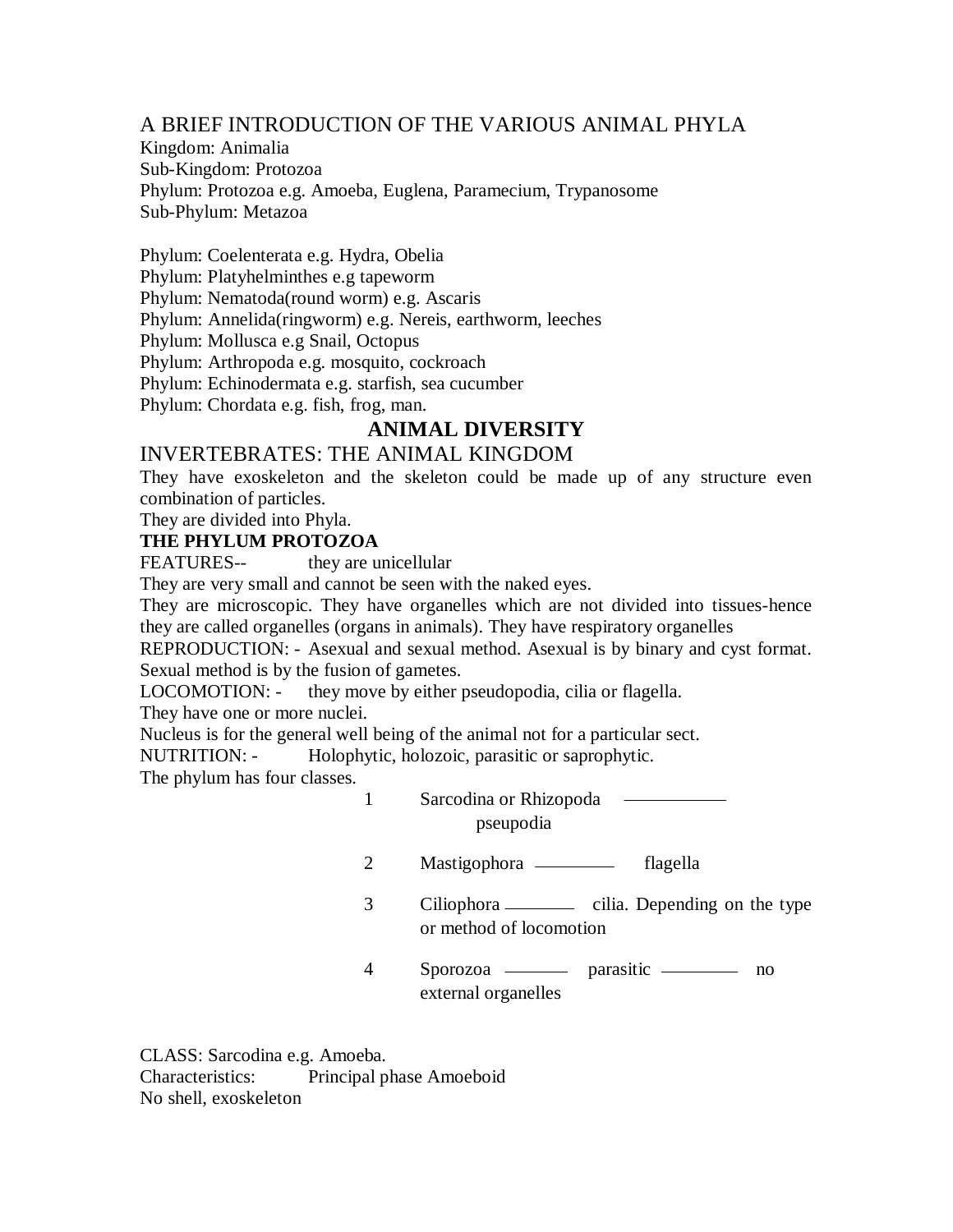Lobose (blunt) pseudopodia

Method of reproduction – binary fusion

HOW AMOEBA ILLUSTRATES THE CHARACTERISTICS OF LIVING THINGS

- FEEDING: Amoeba is found in ponds and feeds on smaller organisms e.g. diatoms. It engulfs its food with the pseudopodia and absorbs it into the endoplasm. The unwanted material is ejected into the water through the ectoplasm because there is no special organelle for this purpose but the food vacuole.
- MOVEMENT: It makes use of its pseudopodia by producing it in any direction.
- RESPIRATION: By taking oxygen from the water and diffusing Carbon dioxide from the water through the ectoplasm.
- EXCRETION: This is by osmoregulation. It excretes by discharging the waste products through the contractile vacuole.

IRRITABILITY: The whole body is sensitive and feels the environment in which it is.

REPRODUCTION: Asexual and sexual method.

| Asexual | Binary and cyst formation |
|---------|---------------------------|
| Sexual  | Fusion of gametes.        |

CLASS: MASTIGOPHORES e.g. Euglena

SUB CLASS: Phytomastiginia e.g. Euglena

SUB CLASS: Zoomastiginia e.g. Trypanosoma

This class has both properties of plants and animals.

#### LIFE HISTORY OF TRYPANOSOMA

It has two hosts. They are vertebrate man and tsetse fly.

#### CONTROL METHODS

To control trypanosome, you have to control the vectors i.e. tsetse fly, hence, you have to know the life histories of the two vectors, tsetse fly and man in order to know when to attack the vectors.

#### LIFE HISTORY OF TSETSE FLY

They are Oviparous.

Egg  $\longrightarrow$  larvae  $\longrightarrow$  pupa  $\longrightarrow$  adult stage

CLASS: CILIOPHORA e.g. Paramecium

They possess cilia

They possess mega and micro nucleus

They reproduce by binary fission and by conjugation

ORDER: Holotricha – uniform cilia whereas in others the cilia are restricted to certain parts of the body.

PARAMECIUM PHYLUM: Protozoa CLASS: Ciliophora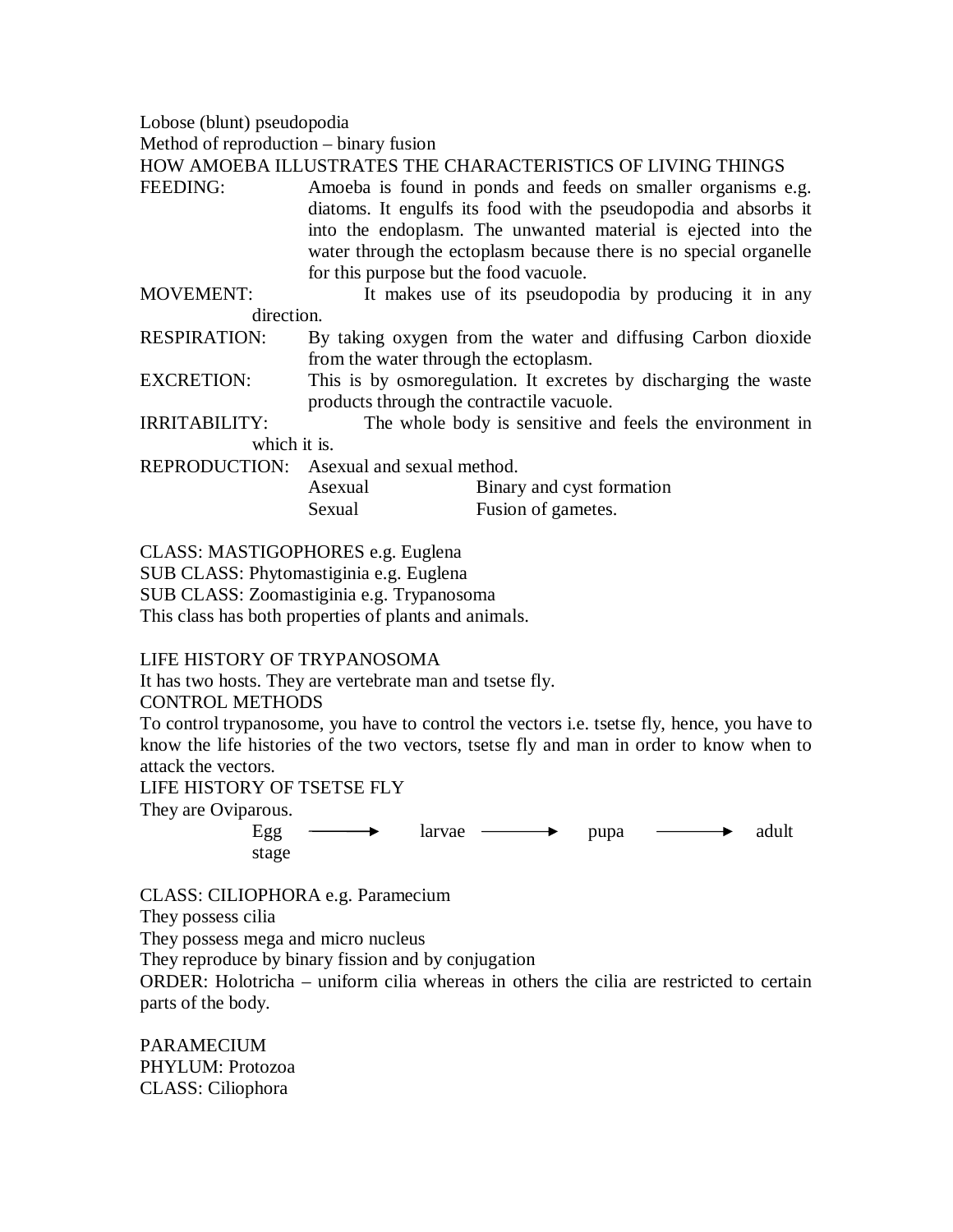ORDER: Holotricha SPECIES: Paramecium

CLASS: Ciliophora P. Caudatum Differentiation Cilia – locomotion and nutrition (around the oral groove) Trichocyst – anchoring and attacking Meganucleus – somatic activities Contractile vacuole – excretion and osmoregulation Food vacuole – digestion Pellicle – covering – a permanent shape Myorenemes – contractile – squeeze through narrow passages Cytostome – point of ingestion Undulating membrane, oral groove, gullet – feeding purposes Anal spot – point of defacaetion

#### FEEDING OF PARAMECIUM

Digestion and absorption of food particles takes place all over the body and finally the waste materials are egested through the anal spot.

RESPIRATION: osmoregulation

CONJUGATION: Fussion of gametes, involving two paramecia of different strains. Each of the two strains is known as conjugant. The meganucleus does not take part in conjugation, the meganucleus disappear.

## SIMILARITIES BETWEEN CONJUGATION AND SEXUAL REPRODUCTION IN THE HIGHER METAZOA

| <b>CONJUGATION</b>                                                                                         | <b>SEXUAL</b>                              |  |  |  |
|------------------------------------------------------------------------------------------------------------|--------------------------------------------|--|--|--|
| <b>REPRODUCTION</b>                                                                                        |                                            |  |  |  |
| 1. Individuals of different strains                                                                        | Male and Female                            |  |  |  |
| 2. Meotic formation of haploid gametic nucleus<br>meiosis                                                  | Haploid gametes formed by                  |  |  |  |
| 3. Fusion of two gametic nuclei which differ in<br>gametes to size and behaviour to form a zygotic nucleus | of two dissimilar<br>Fusion<br>form zygote |  |  |  |

#### CLASS: Sporozoa e.g. Plasmodium vivax **Characteristics**

- 1. Parasitic
- 2. No external organelle of locomotion
- 3. No meagnucleus

It causes malaria fever. It has two hosts, mosquito, vector, man.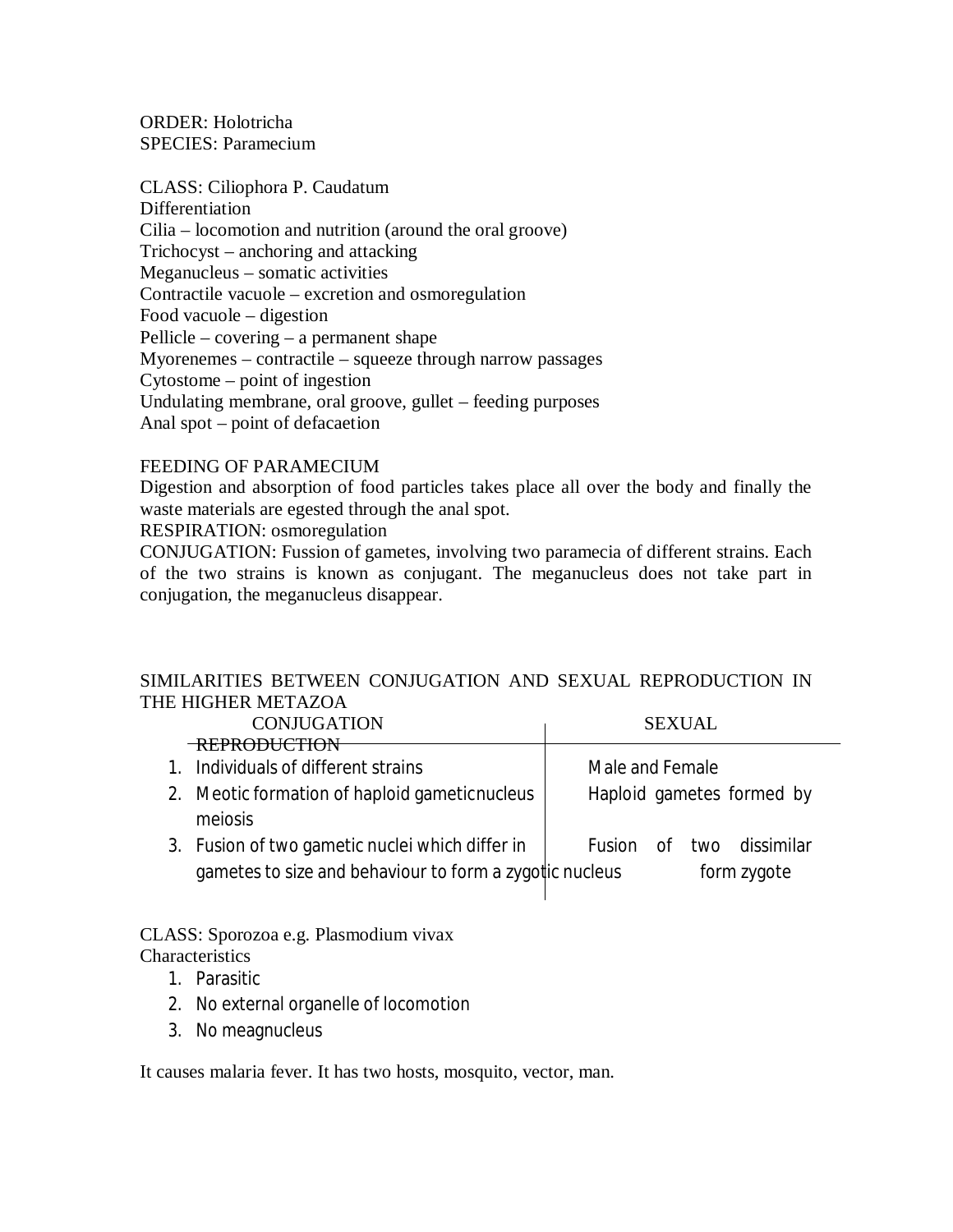The female mosquito sucks blood and takes in malaria from where it sucks blood and transfers it to another person by biting that one. This is how malaria is spread. Polymorphs of plasmodium

- 1. Trophozoites in the liver of man
- 2. Shizozoites in the blood cell
- 3. Sporozoites in the saliva of mosquito
- 4. Sporozoites in the blood of man.

Control of Malaria parasite

- 1. Treatment of infection in the patient \_\_\_\_\_\_\_ drugs.
- 2. Prevention of infection. \_\_\_\_\_\_\_\_eradication of the vector.
- 3. Control of the vector \_\_\_\_\_\_\_\_\_ life history.

Treatment of infection

The effect is known when the symptoms appear on the patient. And treatment is by taking tablets noroquin, camoquin etc.

Prevention of infection

This is done by eradicating the vector by clearing the bush etc. and taking care of ourselves from being bitten by mosquitoes, cover up yourself at midnight.

Control of infection

With the knowledge of the life history of the sporozoites, we know that effect of mosquito bite is not immediately known, but after 8-10 days when the trophozoites might have been developed in the liver, then we take drugs to kill the trophozoites, thus preventing them from growing further.

2. Knowledge of the life history of mosquito can also help in control. Egg – larva – pupa – adult. We can control the larva stage by pouring oil on the eggs on water, thus preventing them from proceeding to pupa stage.

3. Introduction of fishes that will eat the larvae and introduction of D.D.T (insecticides to kill adult mosquitoes.)

Phylum: Coelenterata ------ metazoan.

Characteristics:

- 1. They are multi cellular animals.
- 2. They have two body layers i.e. diploblastic ectoderm and endoderm with mesogloea in between i.e. the two body layers are separated by a structurelers, jelly-like layer called mesogloea.
- 3. They possess a body cavity called enteron, hence, coelenterons.
- 4. There is only one opening ---- the mouth, there is no anus.
- 5. The mouth is surrounded by tentacles.
- 6. They possess nematocysts ---this is for defense and for food captures because the nematocysts contain poison and they are ejected out of the body.
- 7. They reproduce asexually by budding and sexually by fusion of gametes.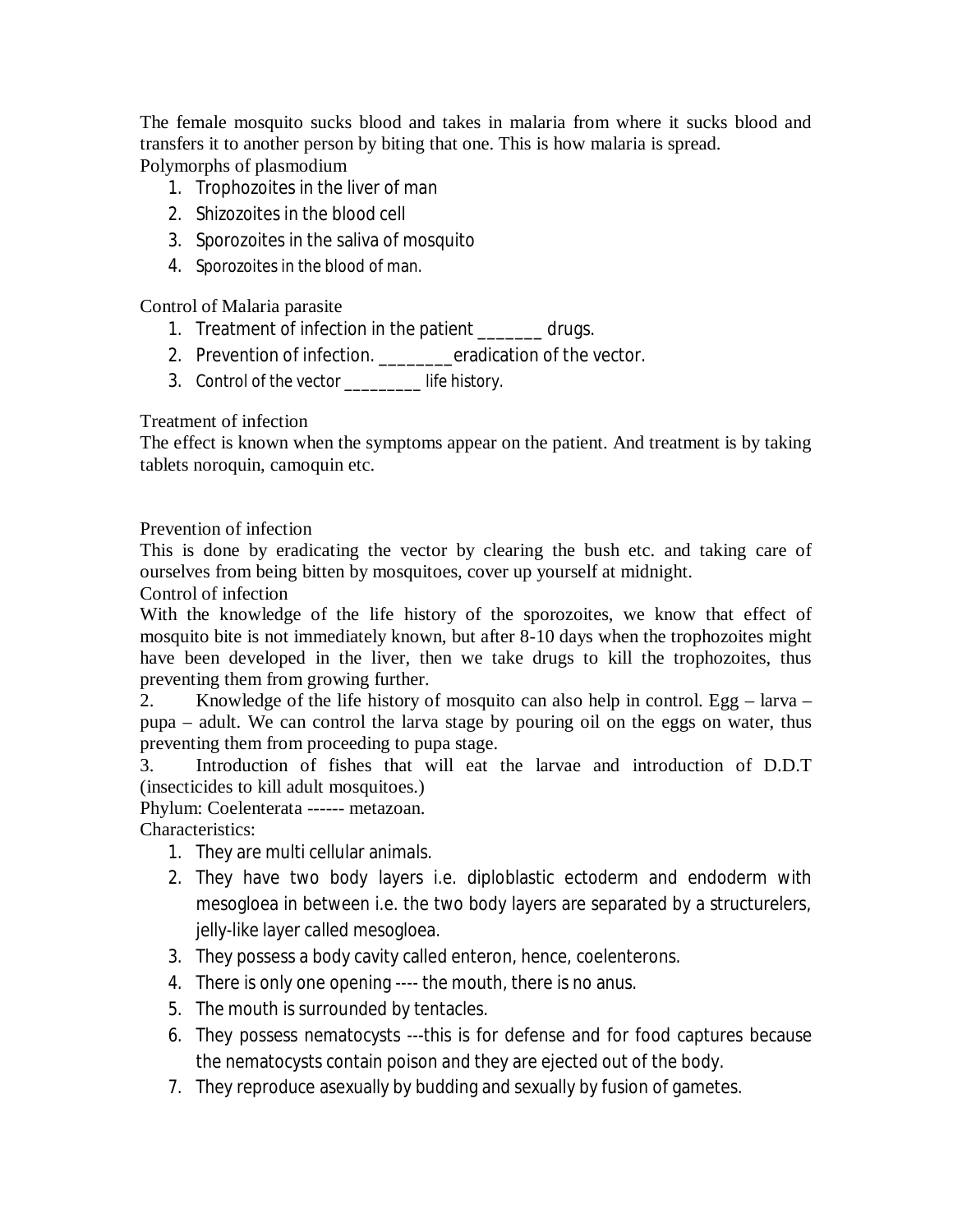- 8. No excretory or respiratory tissue.
- 9. Some are solitary, while some are colonial.
- 10. Some exhibit polymorphism.
- 11. They are mostly marine.

They are subdivided into two sub – phyla.

Sub – phylum I Cnidaria – possess nematocysts, locomotion by muscular activity. E.g. hydra, obelia, physalia (Portuguese man of war), vellela, jelly fishes.

Sub – phylum II Ctenophora – no nematocysts, locomotion with the help of cilia. E.g. beroe, pleurobrachia.

Sub – phylum Cnidaria – has 3 classes

Class: Hydrozoa e.g. obelia, hydra.

1. They are solitary or colonial forms with both polyp and medusa forms in the life history.

Order: Hydrida e.g. hydra

Solitary, polyps

No medusoid stage.

Possess hollow tentacles

No coenosarc or perisarc (differentiation of body into layers.)

Order: Calyptoblastea e.g. obelia, colonial, possess both polyps and meduloid stage.

Possession of coenosarcs and perisarc

They exhibit polymorphism – polyp or feeding zooid hydranth.

Asexual reproduce zooid called gonozoid which bud the medusa.

Sexual\_\_\_ sexes are separate but not externally distinguishable. They are 4 gonads in a medusa.

The blastostyle or gonozoid is the reproductive polyp, which has lost the tentacles, mouth and the capacity to feed, and become specialized for asexual reproduction. Each one arises as a hollow extension of the coenosarcs, which is enclosed in a flask- shaped extension of the perisarc called the genotheca, with a distal aperture. A blastostyle grows at the base of a branch of the stem carrying a hydranth. Along the sides of the blastostyle medusae-buds are formed, which on maturity separate off and leave the gonotheca through its aperture to swim away from the colony (thus disseminating the species).

Phylum Platyhelminthes e.g. flatworms Characteristics:-

- 1. Triploblastic
- 2. Dorsoventrally flattened body
- 3. Bilaterally symmetrical
- 4. Acoelomate
- 5. Ciliated ectoderm in free living forms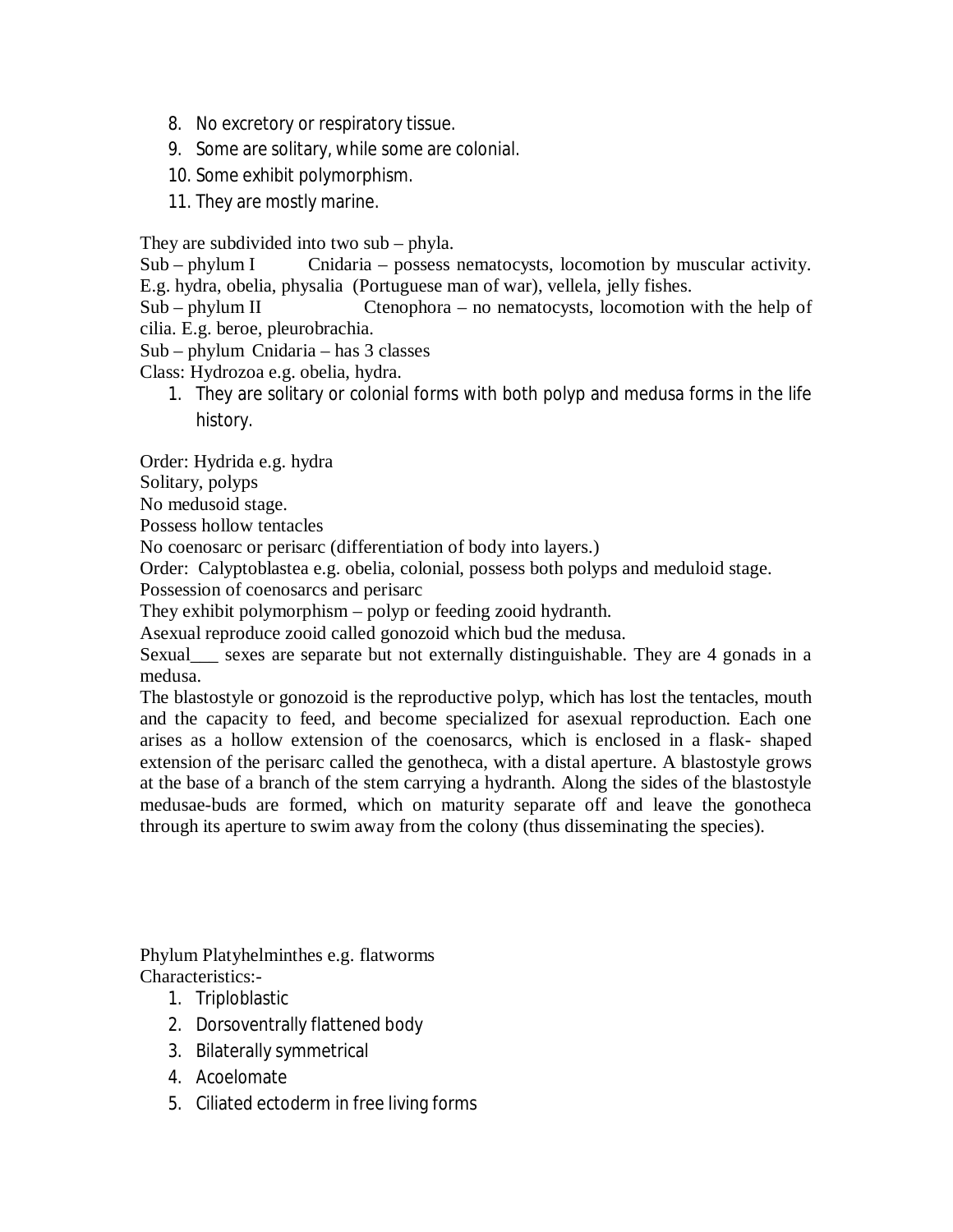- 6. They have suckers and hooks
- 7. They have thick cuticle
- 8. Digestive system incomplete, no germs
- 9. Well developed circular and longitudinal muscles
- 10. There are spaces between organs filled with parenchyma ----- a form of connective tissue
- 11. Platyhelminthes have simple sense organs like eye-spots
- 12. Excretory system consisting of two longitudinal canals which branch and terminate in flame cells. (Flame cells are ciliary of flagellory structures on the upper part of the cell lumen.)
- 13. No respiratory, circulatory or skeletal system.
- 14. They are mostly hermaphrodite with direct development in some but indirect in some parasitic forms.
- 15. Possession of proglottides in some form.
- 16. Ability to regenerate.

There are three classes of platyhelminthes

#### **Class Turbellaria e.g. Planaria**

They are free – living forms They have ciliated ectoderm No proglottides, no hooks and suckers They are capable of regenerating Sense organs are frequently well developed

#### **Class Tremetoda (parasites) e.g. flukes**

They are flat and leaf – like shaped with suckers for attachment. They possess thick cuticle for clinging. No ciliated ectoderm There are some backwardly directed spines e.g. fasciola. **Order Monogenenea (heterocotylea)** They have no alteration of hosts Their anterior sucker is poorly developed or absent Posterior sucker is well developed. No larva stage e.g. polystomium. **Order Digenea (Malacotylea) e.g. Facsiola hepatica (liver fluke.)** There is alteration of two hosts Well developed anterior sucker. Indirect development e.g. snail and sheep. **Class III Cestoda e.g. Tapeworm** They are extreme endoparasites They have gut, suckers and hooks They have two hosts \_\_\_ pig and man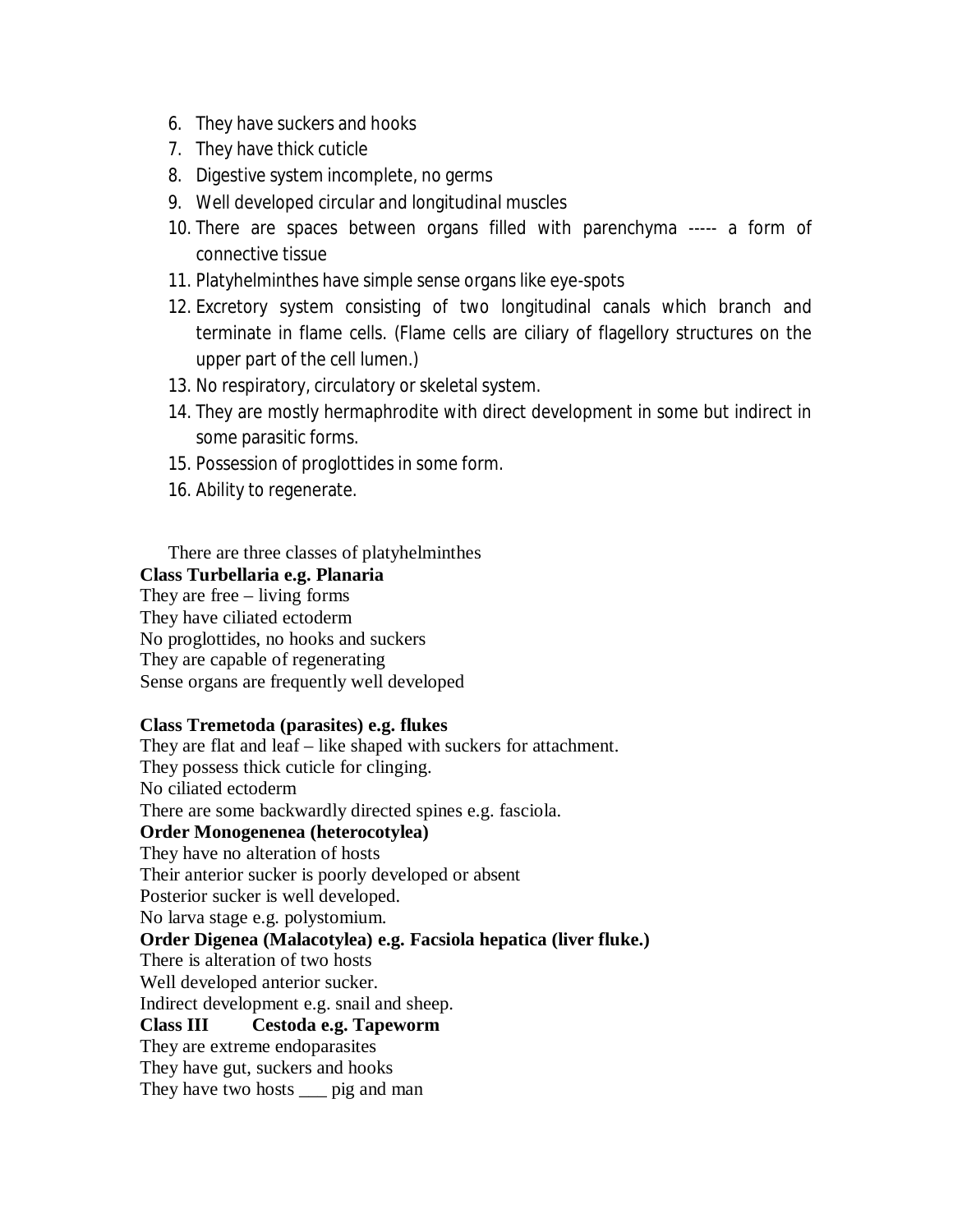# **Structural, physiological and reproductive modifications of Fasciola to the parasitic mode of life**

- 1. Flat shape for early adaptation in the host intestine, presence of suckers, for attachment.
- 2. Hermaphrodite, no need for searching for opposite sexes.
- 3. Thick cuticle, for protection against enzyme actions from the host.
- 4. Anti enzymes produced, for protection against enzyme actions from the host.
- 5. Backwardly directed spines, for early adaptation in the host intestine.
- 6. Production of large numbers of eggs, to make sure of getting offsprings.
- 7. Possession of two hosts, for long survival of thee Fasciola (parasite).
	- a. Cilia in miracidia larvae
	- b. Penetrating gland for easy entrance into its hosts.

Each larva stage with morphological adaptations to enable them survive the ordeal during their brief sojourn in the outside world.

- c. Tailed cercaria produced
- d. Ability of cercaria to encyst, to ensure survival.
- e. Possession of eyespot to know the right host to infest.
- f. There is polyembrony, ability to produce.

Many larval stages develop asexually to balance the mortality rate when exposed to hazards.

# EFFECT ON THE HOST

It affects the liver of the sheep and when they are many they can kill the sheep. But they do not affect man.

# PARASITIC ADAPTATIONS OF TAENIA SOLIUM

- 1. Possession of hooks and suckers, for attachment.
- 2. Flat shape, for easy existence in the host.
- 3. Thick cuticle, for prevention of enzymes produced by the host.
- 4. No digestive system, because it is in the environment of digested food which it depends on.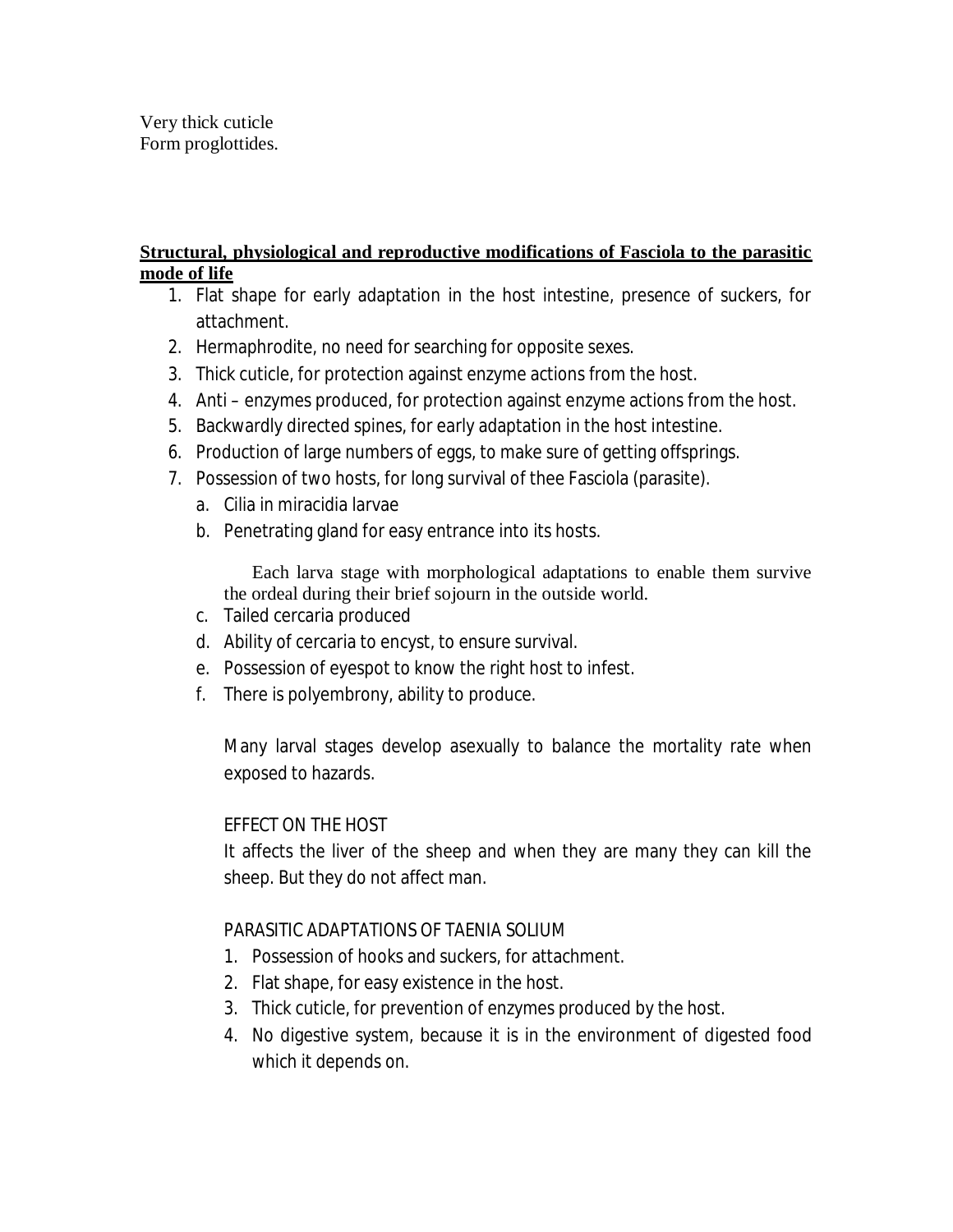- 5. Nervous, locomotory system and excretory system reduced, because no need for all these as its well situated.
- 6. Hermaphrodite, no need for search for opposite sexes.
- 7. Production of large numbers of fertilized eggs, for assurance of getting offsprings.
- 8. Regeneration, for survival of the parasite.
- 9. Two hosts, for survival of the parasite.
- 10. Encystment of oncosphore and cysticerus, for survival of the parasite.
- 11. Anaerobic respiration, because it exists in an environment of low oxygen, it respires anaerobically.
- 12. Anti-enzymes, prevention against enzymes actions of the host.

Effect on the host – man It causes taeniasis.

The symptoms i.e. effects are

- 1. Sharp abdominal pains.
- 2. Constipation
- 3. Vomiting
- 4. Indigestion
- 5. Loss of appetite and nervous disorder
- 6. Hunger, loss of weight

# **Phylum NEMATODA (roundworms)**

They are thread-like, cylindrical, round worms. They are triploblastic acoelomate animals. They are bilaterally symmetrical and unsegmented. There is a peculiar perivisceral cavity. The body is covered by a smooth non-chitinous cuticle. There is a single layer of longitudinal muscle underlying the epidermis. They are divided into four quadrants. The excretory system consists of two intracellular tubes with a single excretory pore. The alimentary canal is simple straight and opens by a mouth and an anus. Sexes are usually separate and gonads are tubular. No vascular or respiratory system. The cilia are absent even in the developmental stage.

Classification

## **Class Ascarididae e.g. Ascaris.**

They have between three to six lips around the mouth. Males have curve posterior ends while female ends are straight. They have two spicules, they have no corpulatory bursai.

## **Class Stronglylidae e.g. Ancylostoma**

These are nematodes with simple mouth without papillae. The males have two corpulatory spicules and three bursai for ejaculation.

This phylum is one of the largest phyla in the animal kingdom as regards number of individuals and species. Its members live either freely in the sea, soil or decaying organic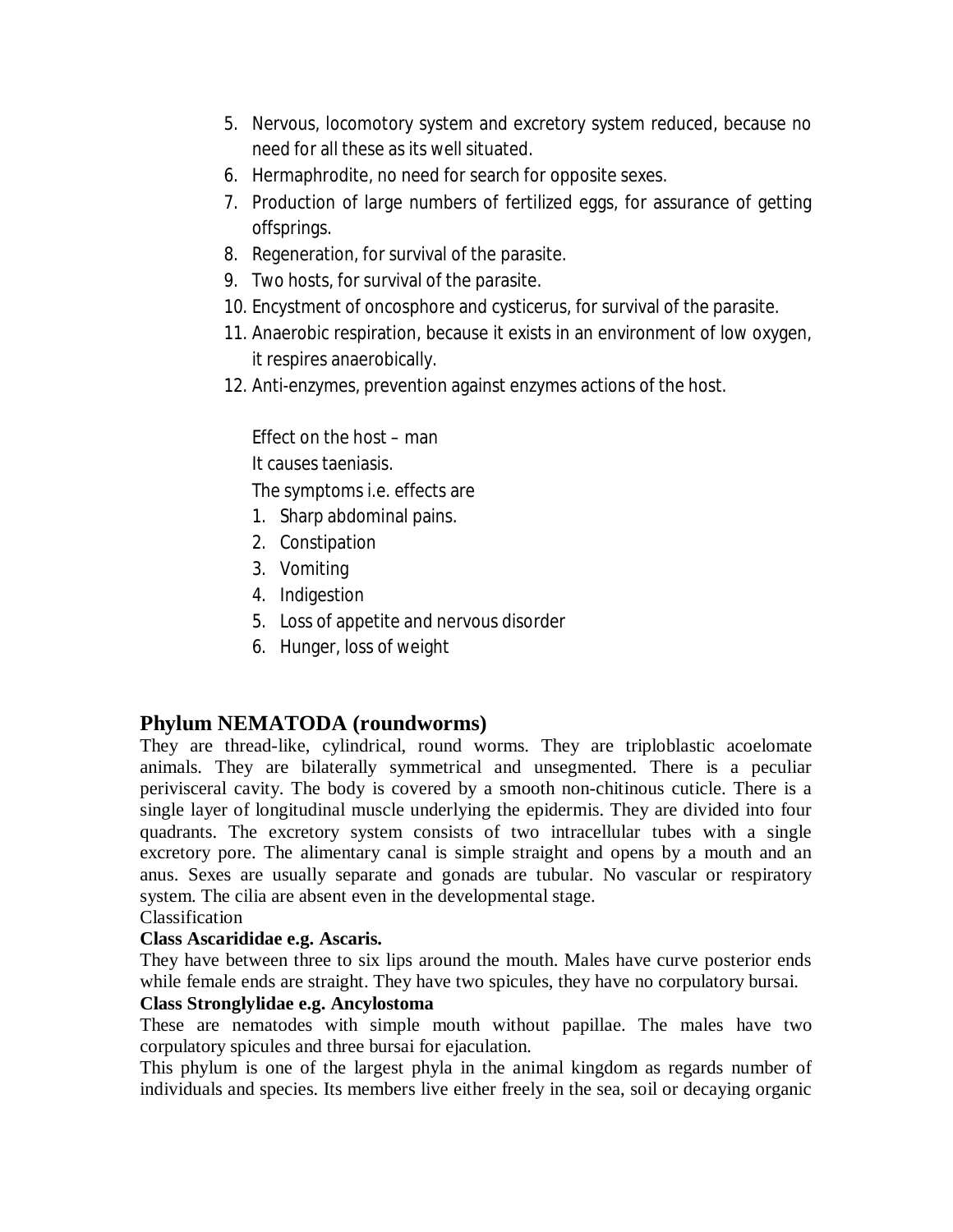matter, or parasitically on other animals as well as plants i.e. they are parasitory both plants and animals. In spite of their very wide dispersal, their anatomy is remarkably simple and uniform.

## **Phylum ANNELIDA**

**Characteristics** 

- 1. Metamerically segmented worms.
- 2. Body wall with well developed outer circular and inner longitudinal layers of muscle with glandular epidermis.
- 3. Transparent thin, moist cuticle
- 4. Possession of chitinous chatae which are borne on parapedia in some.
- 5. Possession of COMPLETE DIGESTIVE SYSTEM.
- 6. Respiration by skin or gills
- 7. Excretory system consists of segmentally arranged nephridia.
- 8. Well developed nervous system
- 9. May be hermaphrodite or of separate sexes
- 10. Presence of a trocophore larva in some, others have direct development.
- 11. Closed blood vascular system with haemoglobin.

There are three main classes

- 1. Class Polychaeta e.g Nereis
- 2. Class Oligochaeta e.g. Eathworm
- 3. Class Hirudinea e.g. Parasites, leeches

## **Class Polychaeta**

**Characteristics** 

- 1. Possession of parapodia on which are borne numerous chatae
- 2. Possession of distinct head with eyes, palps and tentacles, cephalisation
- 3. No clitellum
- 4. Separate sexes
- 5. They are mostly marine.
- 6. They have trocophore larva.

#### **Class Oligochaeta**

**Characteristics**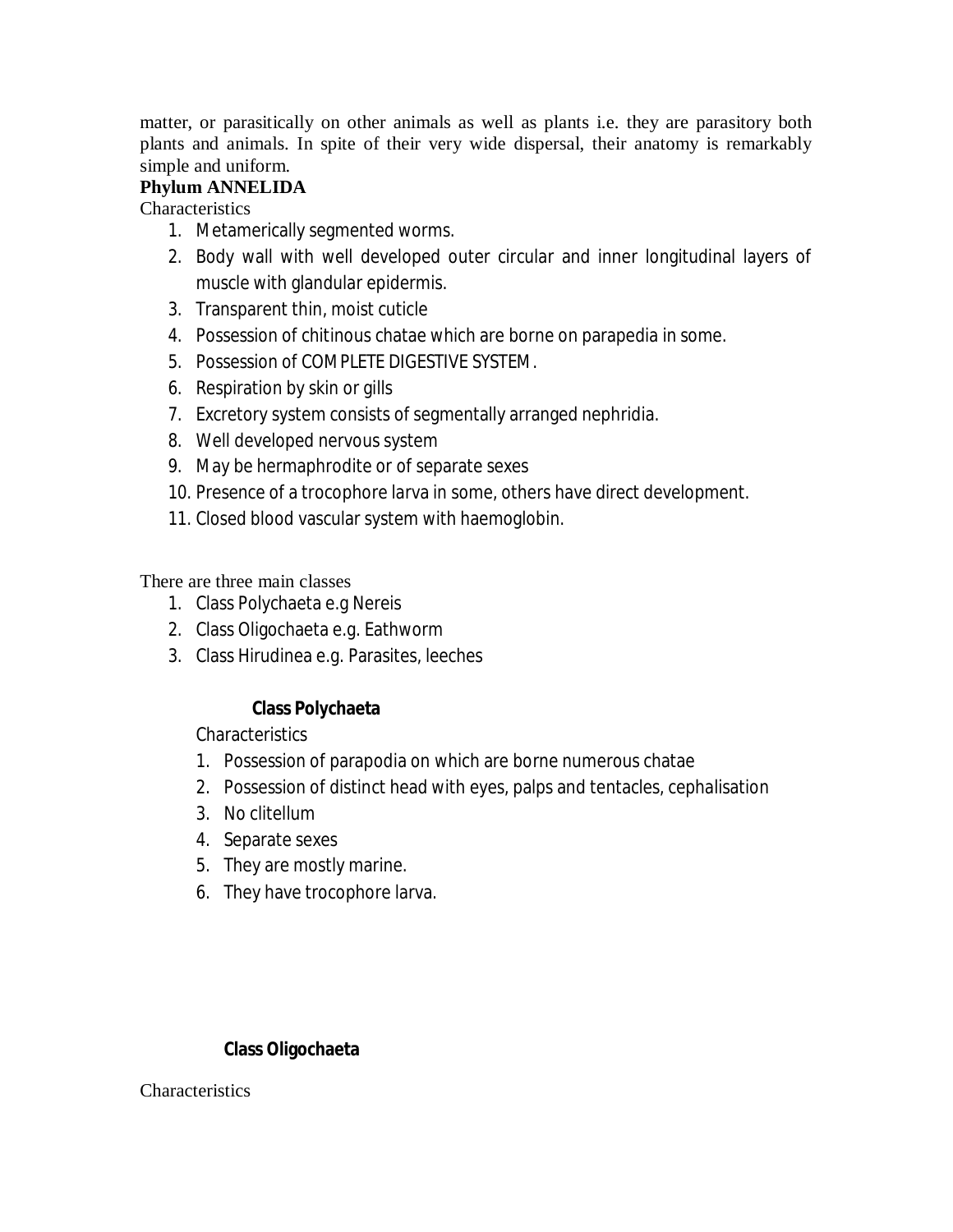- 1. No parapodia
- 2. Few setae
- 3. Possess clitellum
- 4. They are hermaphrodite
- 5. They have direct development
- 6. Their head is not clearly distinct.

## **Class Hirudinea**

**Characteristics** 

- 1. They are ectoparasites
- 2. Possession of anterior and posterior suckers
- 3. Body with fixed number of segments which is subdivided into annuli
- 4. No parapodia or chaeta
- 5. They are hermaphrodite, direct development.
- 6. They develop clitellum when sexually mature.
- 7. They have direct development.

# **Phylum ARTHROPODA**

**Characteristics** 

- 1. Tripoloblastic, coelomate, metametrically segmented.
- 2. Jointed appendages modified for various purposes.
- 3. Exoskeleton of chitin
- 4. Body usually divided into 3 regions, head, thorax and abdomen.
- 5. Possession of striated and non-striated muscles
- 6. Complete digestive system with mouth-parts for different methods of feeding
- 7. Open blood system, haemocyanis which are blue in colour
- 8. No nephridia
- 9. No cilia except in peripatus
- 10. Respiration is through body surface, spiracles, trachea, gills or lung books
- 11. Excretory system by green or antennary gland in aquatic ones and malphighian tubules in terrestrial ones.
- 12. Well developed nervous system
- 13. Sensory organs well developed consisting of eyes, antennae and antennules, balancing organs and in some auditory organs
- 14. Pronounced cephalisation with definite anterior end where sensory organs are concentrated.
- 15. Sexes nearly always separate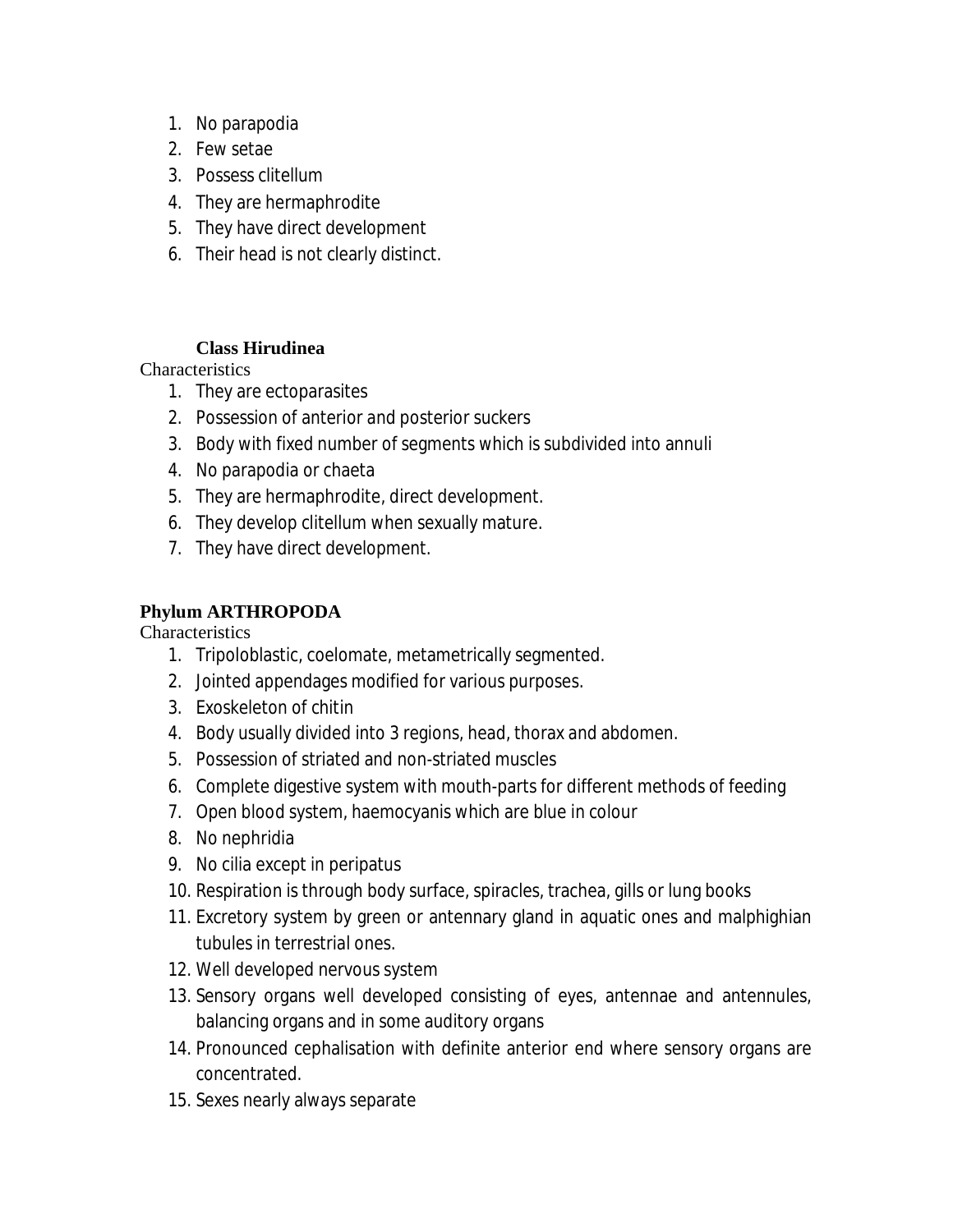16. Some show metamorphosis

There are many classes of arthropods

#### **Class Onycophora e.g. peripatus**

**Characteristics** 

- 1. Thin cuticle, soft muscular body wall
- 2. Longitudinal and circular muscles
- 3. Spiracles scattered, irregularly over the body
- 4. Cilia present in genital organs
- 5. Body wormlike and externally unsegmented with imperfectly jointed legs each with 2 claws
- 6. Possession of nephridia
- 7. Separate sexes, direct development.

**Class Crustacea**: Aquatic lobsters, crayfish, shrimps, crabs, water fleas and others. **Characteristics** 

- 1. Possession of gills.
- 2. Queen or antennary gland for excretion
- 3. Possess antennae and antennules
- 4. Well developed mouthparts
- 5. Appendages modified for swimming, walking and food capture
- 6. Body divided into two 2 regions, cephalothorax and abdomen
- 7. They possess exoskeleton

## **Class Myriapoda**

**Characteristics** 

- 1. possess tracheate, land living
- 2. Arthropods with elongated body
- 3. Possess a distinct head with a pair of antennae
- 4. Excretion by malphighian tubules.

Subclass Chilopoda \_\_\_ Centipedes Subclass Diplopoda \_\_\_ Millipedes

**Class Arachnides** (scorpion, spiders, ticks, mites) Characteristics

1. Arthropods with fully chitinised exoskeleton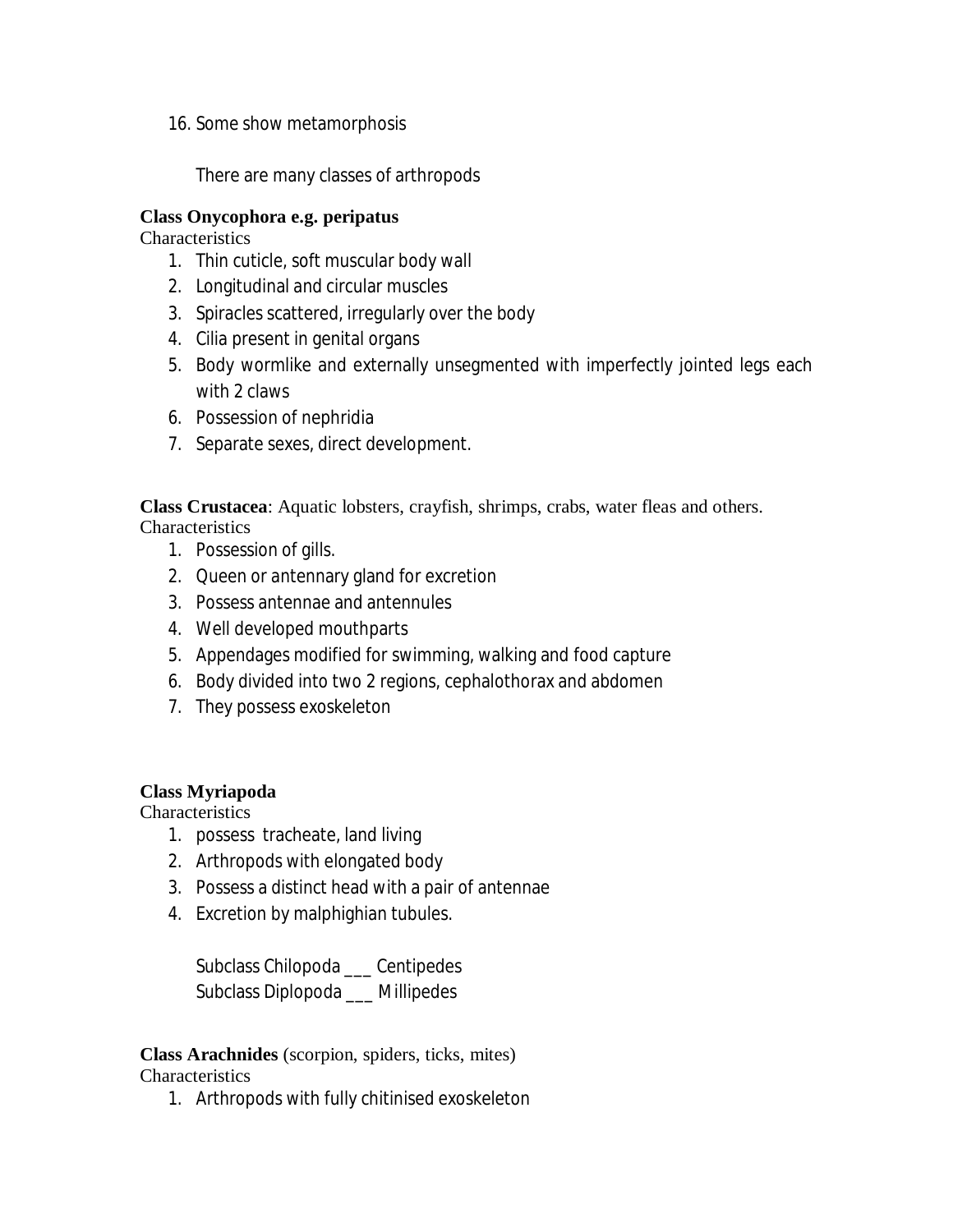- 2. They have two regions, proxoma and opisthosoma
- 3. Well developed appendages modified for various purposes, maybe sensory, prehensile or for walking but typically four pairs of walking appendages
- 4. Respiration by gill or lung books or by trachea
- 5. Excretion by coxal glands or malpighian tubules
- 6. Poison glands in some
- 7. Sexes separate with direct development
- 8. Possession of a pair of chelicerae (instead of antennae)

# **Class Insecta**

**Characteristics** 

- 1. The body is segmented
- 2. The body is covered by chitinous exoskeleton
- 3. Body divided into three regions, head, thorax and abdomen
- 4. On the head are found the following: a pair of antennae, a pair of mandibles and 2 pairs of maxillae, adapted for sucking, biting, piercing, and chewing.
- 5. Two pairs of wing, some a pair, some none, when two pairs on mero and Meta thorax.
- 6. Three pairs of walking legs
- 7. Respiration is by trachea, branched spiracles
- 8. They have a complete digestive system, fore, mid and hind gut.
- 9. Salivary gland
- 10. An open circulatory system
- 11. Malphighian tubules open into the hind gut.
- 12. Nervous system
- 13. Possess a pair of large compound eye
- 14. Separate sexes. Internal fertilization
- 15. Complete or incomplete metamorphosis. When complete egg larva pupa adult. When incomplete egg – nymph – adult.
- 16. Pathonogenous , some of them reproduce by parthenogenesis in form of sexual reproduction

Insect have about 29 orders.

Success of insects

- 1. Small size
- 2. Produce large number of eggs
- 3. Exoskeleton for conservation of water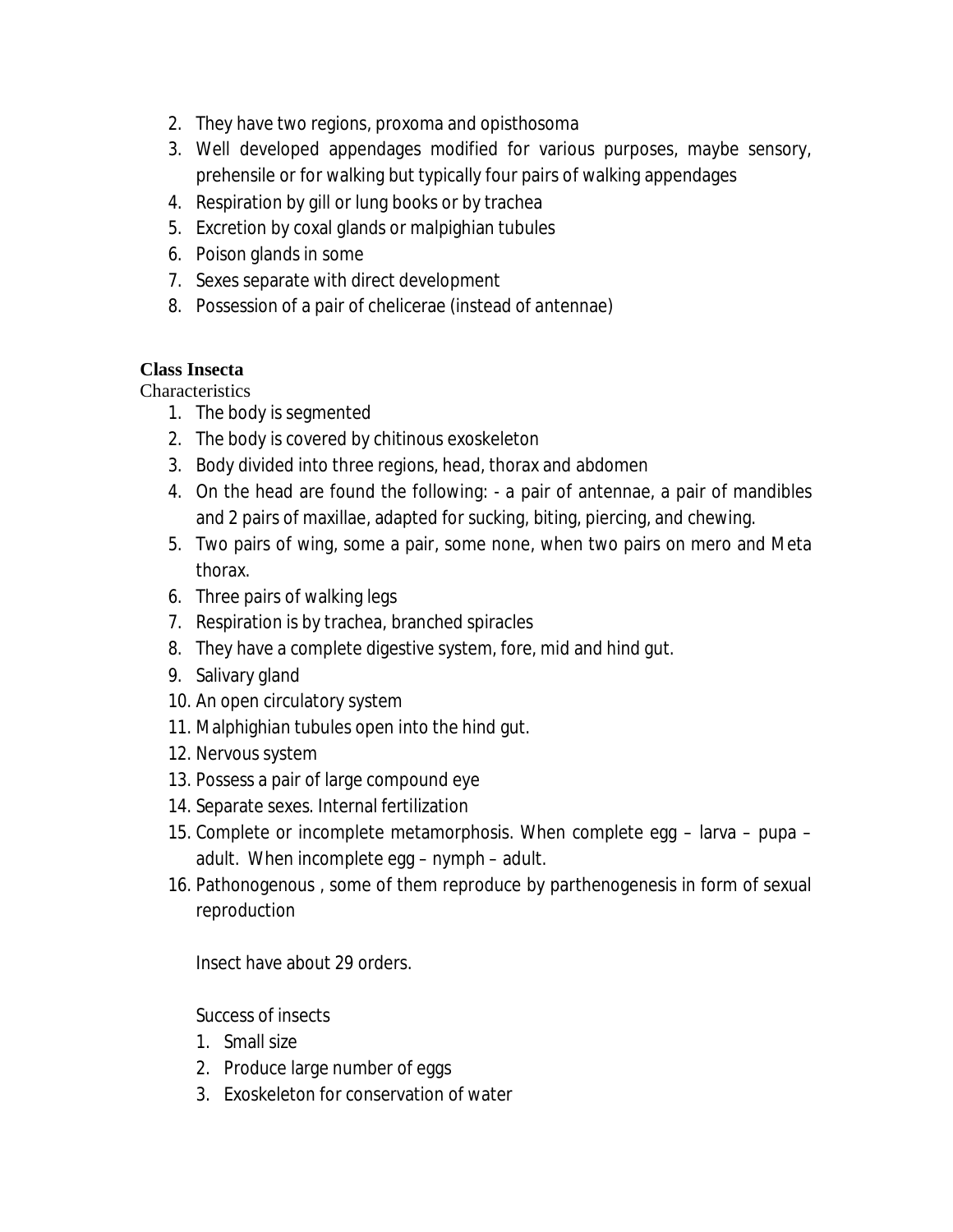- 4. Possession of different types of mouthparts for chewing, piercing, sucker create less competition among the insects
- 5. Excretory product of uric acid, so they lose little or no water
- 6. Leg appendages modified for jumping, leaping and swimming. Locomotion.
- 7. A pair of large compound eyes for easy sight
- 8. Protective colouration or a mode of protection against enemies
- 9. Ability to live anywhere, air, land, water.
- 10. Possession of trachea for respiration
- 11. Possession of antennae for feeling
- 12. Possession of wings for flight, escape and colonization of the species and finding of food
- 13. Ability to metamorphosise the metamorphosis stages can exist on their own because of their possession of adaptations for their own survival e.g. gills and spiracles
- 14. Colonies, special insect, ability to live together and work as a committee with division of labour.

## **Economic importance of insects**

Usefulness

- 1. Agents of pollination
- 2. Source of protein, source of food
- 3. Production of honey
- 4. Production of silk
- 5. Some enrich the soil
- 6. Some used as a means of biological control.

Harmful effects

- 1. Vectors of parasites, causing diseases, tsetse fly, mosquitoes
- 2. Pests of fresh, stored products
- 3. Some secrete poisons

# **Phylum MOLLUSCA**

**Characteristics** 

- 1. Soft body animals which are not segmented
- 2. Body enclosed in a mantle which secretes the shell
- 3. Some with ventral muscular foot
- 4. They have head with tentacles
- 5. Complete digestive system, radula, gills, lungs, body surface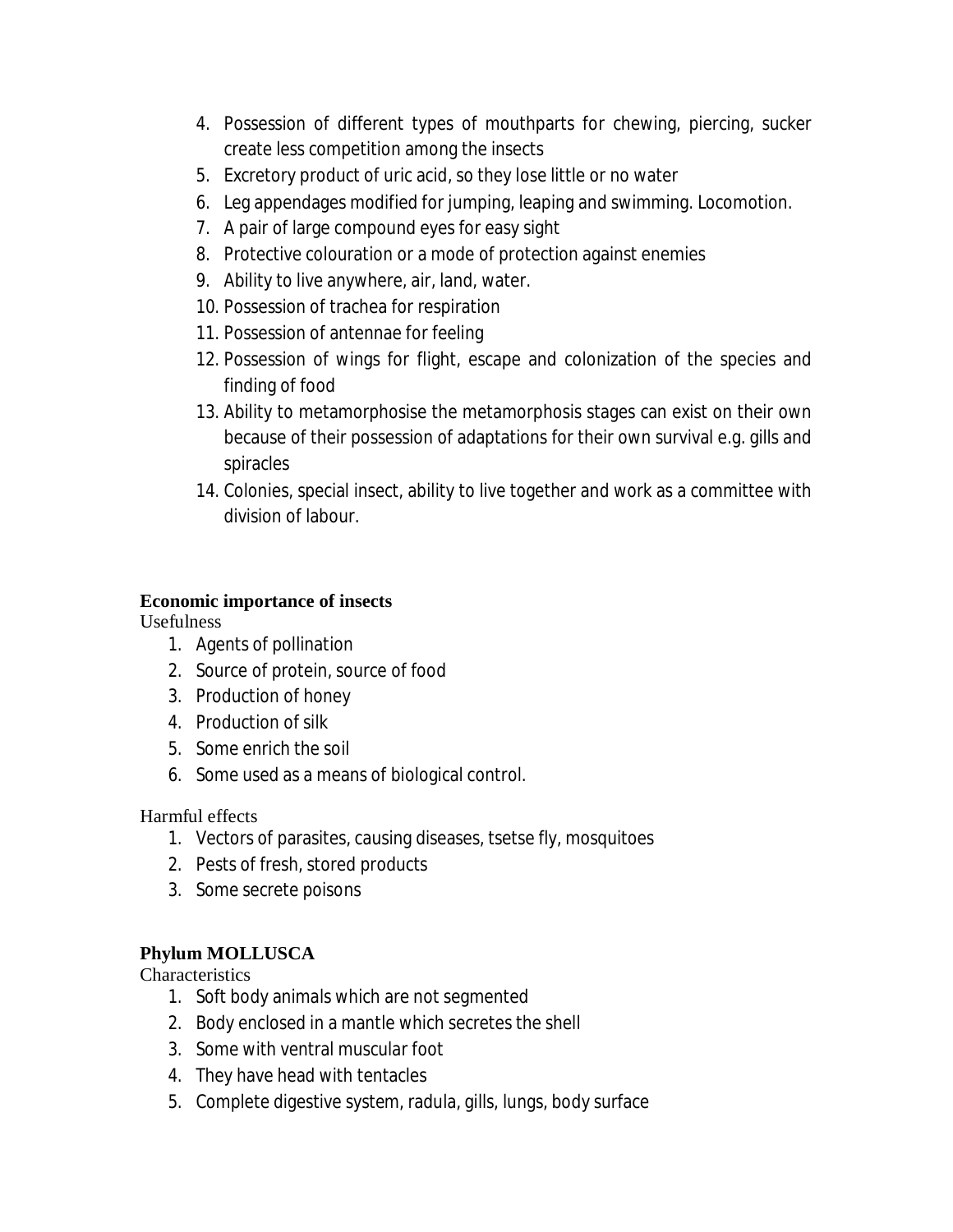- 6. Some are aquatic, marine and freshwater, terrestrial, some are parasitic
- 7. Possession of nephridia for excretion

#### **Class Amphineura e.g. chiton**

**Characteristics** 

- 1. No tentacles, no eyes
- 2. Elongated body

#### **Class Grastropoda e.g. Helix**

**Characteristics** 

- 1. Possess head with tentacles
- 2. Show spiral coiling and torsion
- 3. Possession of large flattened foot

## **Class Scaphpoda e.g. Dentalium**

**Characteristics** 

- 1. Live in a tubular shell opening at both ends
- 2. They have reduced foot
- 3. No tentacle

## **Class Lamellibranchiata e.g. Anodonta, mytilus**

**Characteristics** 

- 1. They have bivalve shell
- 2. Laterally compressed rudimental head.
- 3. No tentacles

#### **Class Cephalopoda e.g. logilo, sepia, octopus**

**Characteristics** 

- 1. Well developed head with a crown of tentacles
- 2. Possess siphon
- 3. Chambered shell
- 4. Possess well developed eyes

## **Phylum Echinodermata**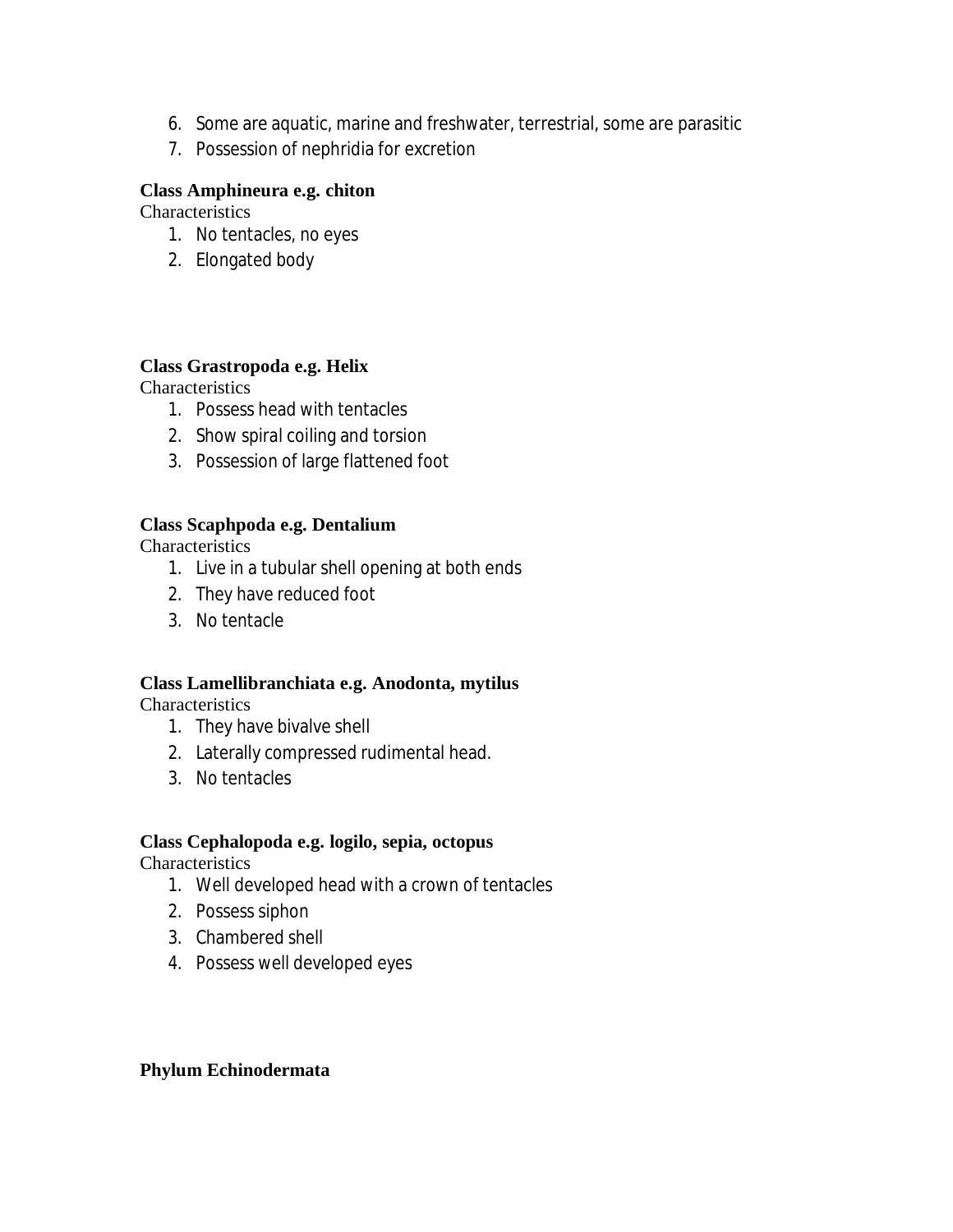This phylum includes very peculiar forms which are quite different from the preceding ones. They are unsegmented coelemate animals which are radially symmetrical in the adult (usually five rayed), but bilaterally symmetrical in the larval stage.

They possess a DERMAL SKELETON which consists of calcareous ossicles (bones) that may develop short or long spines.

The nervous system is diffuse and remains attached to the epidermis.

No nephridia or any other special excretory organs.

The sexes are separate and gonads discharge by special ducts directly to the exterior.

The echinoderms are very common as fossil forms (since the Cambrian period) and are entirely marine.

None of them are parasitic.

The phylum Echinodermata is classified into two sub-phyla

| Subphylum I |  |       |  | Eleutherozoa |
|-------------|--|-------|--|--------------|
|             |  | 01111 |  |              |

Subphylum II Pelmatozoa

The subphylums Eleutheroza are free living forms, without a stalk, and have 4 living classes.

| Class I   | Asteroidea | e.g. Starfishes                |
|-----------|------------|--------------------------------|
| Class II  |            | Ophiuroidea e.g. Bristle Stars |
| Class III | Echinoidea | e.g. Sea urchins               |

Class IV Holothuroidea e.g. Sea cucumbers

The subphylum Pelmatozoa are sessile forms, usually stalked, and are represented among the living echinoderms by the class Crinoidea e.g. Sea lilies and Sea feathers.

This phylum is of great interest on account of its affinity to the Phylum Chordata. Thus, 2 super phyla are recognized.

| Super phylum I      | Annelid which include the phylum Annelids |  |  |                                                |  |
|---------------------|-------------------------------------------|--|--|------------------------------------------------|--|
| Phylum Arthropods   |                                           |  |  |                                                |  |
| Phylum Mollusca and |                                           |  |  |                                                |  |
| Super phylum II     |                                           |  |  | Echinoderm made up of phylum Echinodermata and |  |
|                     | phylum Chordata.                          |  |  |                                                |  |

## **Phylum Chordata**

The chordata form one of the most successful phyla of the animal kingdom. The chordata are classified into 4 sub phyla.

| Sub phylum I   | Hemichordata e.g. Acorn worms                    |  |  |  |
|----------------|--------------------------------------------------|--|--|--|
| Sub phylum II  | Urochordata e.g. Sea-squirts                     |  |  |  |
| Sub phylum III | Cephalochordata e.g. Amphioxus                   |  |  |  |
| Sub phylum IV  | Craniata or vertebrata e.g. lampreys,<br>fishes, |  |  |  |
|                | amphibians, reptiles, birds and mammals.         |  |  |  |

The first three sub phyla are collectively called the PROTOCHORDATA which are entirely marine.

Among them, the cephalochordates are also called the ACRANIA in contradistinction to the CRANIATA, being without or with a cranium respectively. The Acrania and Craniata are sometimes grouped together and referred to as the EUCHORDATA.

The chordates have a common basic plan of organization with the following three main features.

> 1. The presence of a NOTOCHORD, an axial rod of the skeleton, which extends in the dorsal region of the body.